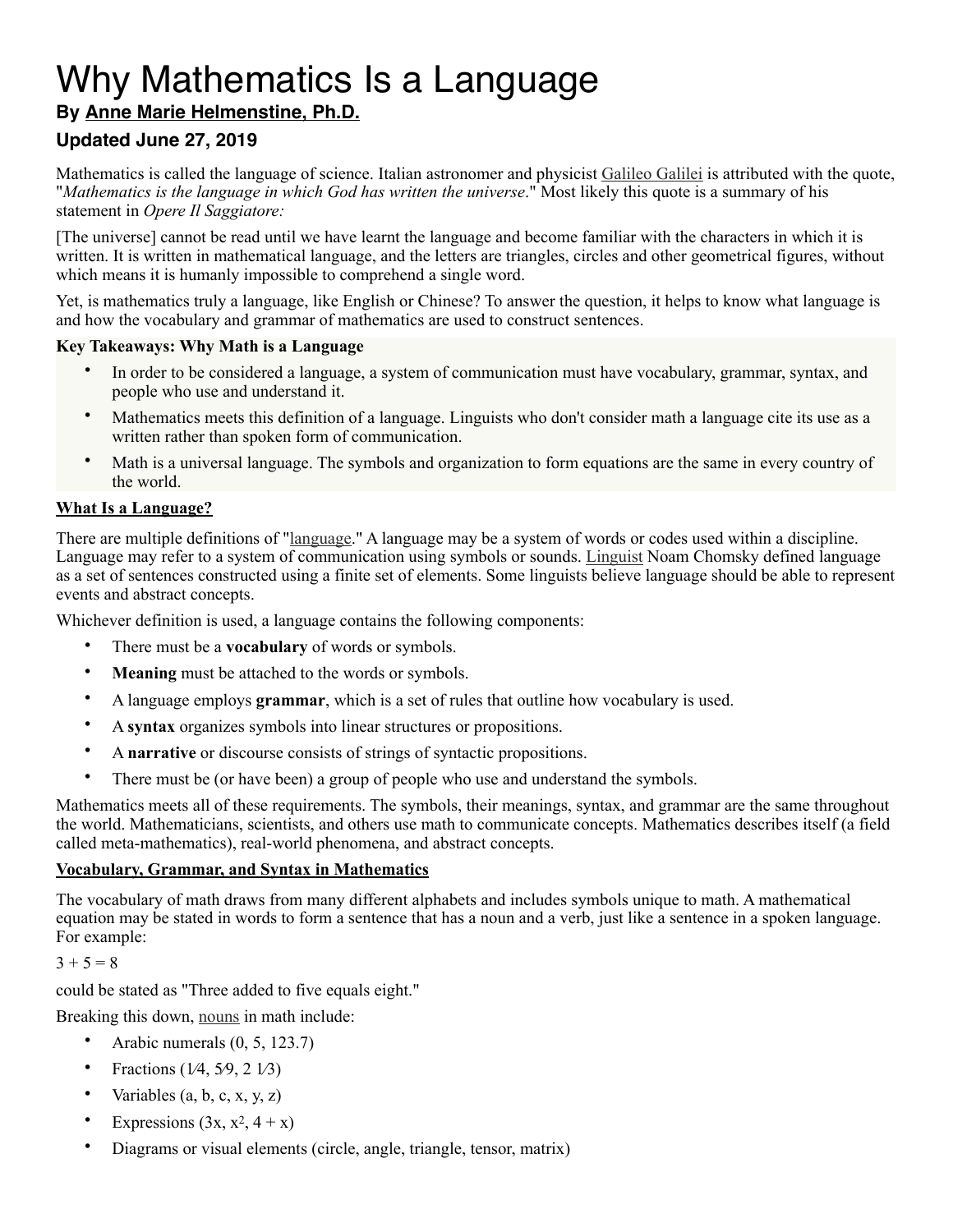- Infinity  $(∞)$
- Pi  $(\pi)$
- Imaginary numbers (i, -i)
- The speed of light  $(c)$

Verbs include symbols including:

- Equalities or inequalities  $(=, <, >)$
- Actions such as addition, subtraction, multiplication, and division  $(+, -, x \text{ or } *, \div \text{ or } /)$
- Other operations (sin, cos, tan, sec)

If you try to perform a sentence diagram on a mathematical sentence, you'll find infinitives, conjunctions, adjectives, etc. As in other languages, the role played by a symbol depends on its context.

### **International Rules**

Mathematics grammar and syntax, like vocabulary, are international. No matter what country you're from or what language you speak, the structure of the mathematical language is the same.

- Formulas are read from left to right.
- The Latin alphabet is used for parameters and variables. To some extent, the Greek alphabet is also used. [Integers](https://www.thoughtco.com/understanding-classification-of-numbers-2312407) are usually drawn from *i*, *j*, *k*, *l*, *m*, *n*. [Real numbers](https://www.thoughtco.com/what-is-a-real-number-3126307) are represented by *a*, *b*, *c*, α*, β*, γ. Complex numbers are indicated by *w* and *z*. Unknowns are *x*, *y*, *z*. Names of functions are usually *f*, *g*, *h*.
- The Greek alphabet is used to represent specific concepts. For example,  $\lambda$  is used to indicate wavelength and  $\rho$ means density.
- Parentheses and brackets indicate the [order in which the symbols interact.](https://www.thoughtco.com/definition-of-bedmas-2312372)
- The way functions, integrals, and derivatives are phrased is uniform.

# **Language as a Teaching Tool**

Understanding how mathematical sentences work is helpful when teaching or learning math. Students often find numbers and symbols intimidating, so putting an equation into a familiar language makes the subject more approachable. Basically, it's like translating a foreign language into a known one.

While students typically dislike word problems, extracting the nouns, verbs, and modifiers from a spoken/written language and translating them into a mathematical equation is a valuable skill to have. Word problems improve comprehension and increase problem-solving skills.

Because mathematics is the same all over the world, math can act as a universal language. A phrase or formula has the same meaning, regardless of another language that accompanies it. In this way, math helps people learn and communicate, even if other communication barriers exist.

## **The Argument Against Math as a Language**

Not everyone agrees that mathematics is a language. Some definitions of "language" describe it as a spoken form of communication. Mathematics is a written form of communication. While it may be easy to read a simple addition statement aloud (e.g.,  $1 + 1 = 2$ ), it's much harder to read other equations aloud (e.g., Maxwell's equations). Also, the spoken statements would be rendered in the speaker's native language, not a universal tongue.

However, sign language would also be disqualified based on this criterion. Most linguists accept sign language as a true language. There are a handful of dead languages that no one alive knows how to pronounce or even read anymore.

A strong case for mathematics as a language is that modern elementary-high school curricula uses techniques from language education for teaching mathematics. Educational psychologist Paul Riccomini and colleagues wrote that students learning mathematics require "a robust vocabulary knowledge base; flexibility; fluency and proficiency with numbers, symbols, words, and diagrams; and comprehension skills."

# **Sources**

- Ford, Alan, and F. David Peat. ["The Role of Language in Science.](https://doi.org/10.1007/BF01889434)" *Foundations of Physics* 18.12 (1988): 1233–42.
- Galilei, Galileo. "'The Assayer' ('Il Saggiatore' in Italian) (Rome, 1623)." *The Controversy on the Comets of 1618*. Eds. Drake, Stillman and C. D. O'Malley. Philadelphia: University of Pennsylvania Press, 1960.
- Klima, Edward S., and Ursula Bellugi. "The Signs of Language. "Cambridge, MA: Harvard University Press, 1979.